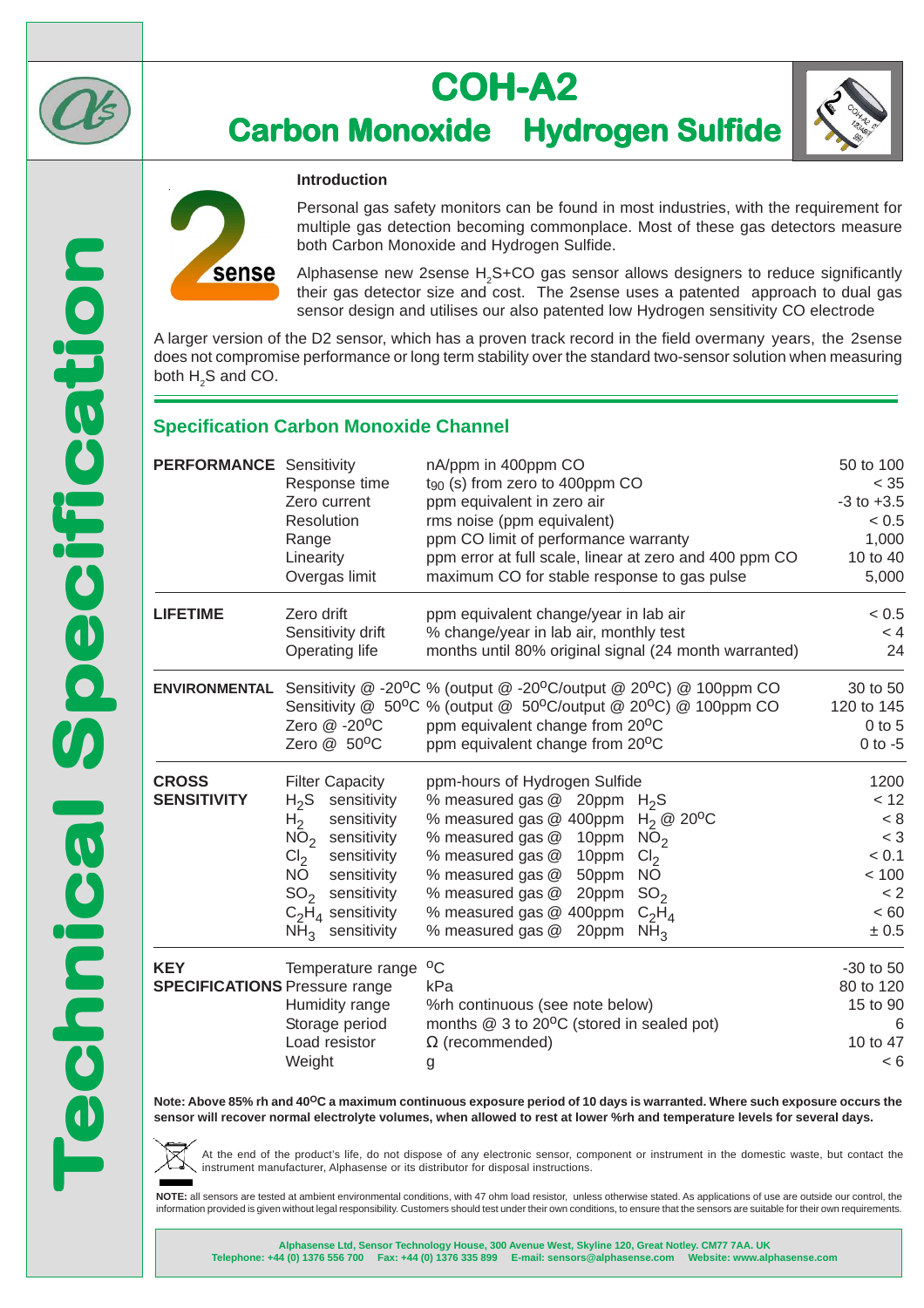

# **Performance Data Carbon Monoxide Channel**

### Figure 1 CO Channel Sensitivity Temperature Dependence



Figure 1 shows the % variation in sensitivity caused by changes in temperature.

The data is taken from a typical batch of sensors.

#### Figure 2 CO Channel Zero Temperature Dependence



Figure 2 shows the variation in zero output caused by changes in temperature, expressed as ppm gas equivalent, referenced to the zero at 20°C.

This data is taken from a typical batch of sensors.





Figure 3 shows the response for a batch of sensors tested with 400ppm CO. The fast, stable response shows a robust sensor that operates well above its specification.

Time (s)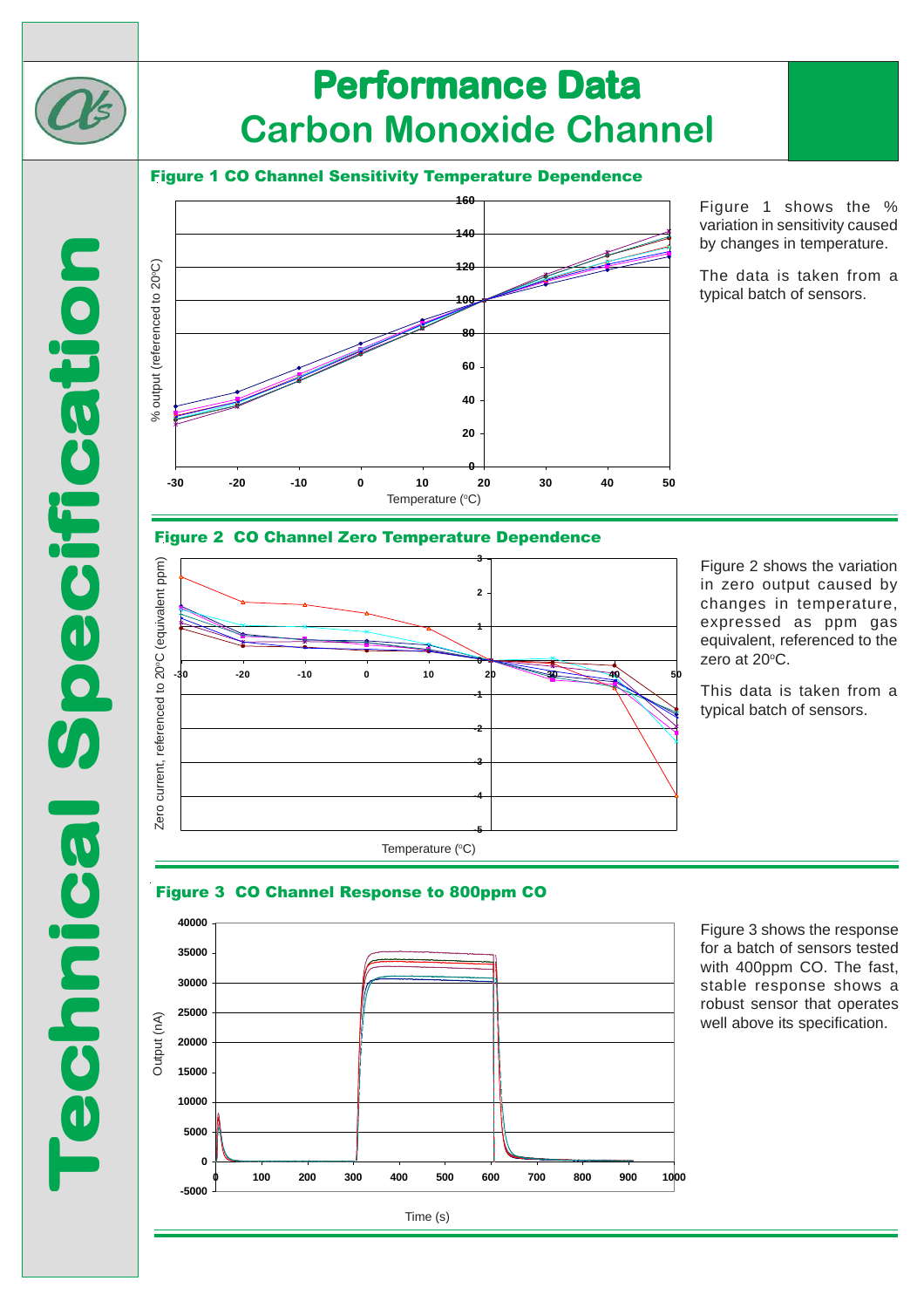

### Figure 4 Schematic Diagram



## **Specification Hydrogen Sulfide Channel**

| <b>PERFORMANCE</b>                 | Sensitivity                                                                                                                                                                                                                                       | nA/ppm in 20ppm $H_2S$                                                                                                                                                                                                                                                              | 650 to 1100                                                              |
|------------------------------------|---------------------------------------------------------------------------------------------------------------------------------------------------------------------------------------------------------------------------------------------------|-------------------------------------------------------------------------------------------------------------------------------------------------------------------------------------------------------------------------------------------------------------------------------------|--------------------------------------------------------------------------|
|                                    | Response time                                                                                                                                                                                                                                     | t <sub>90</sub> (s) from zero to 20ppm $H_2S \ @ 20^{\circ}C$                                                                                                                                                                                                                       | < 30                                                                     |
|                                    | Zero current                                                                                                                                                                                                                                      | ppm equivalent in zero air                                                                                                                                                                                                                                                          | ± 0.25                                                                   |
|                                    | Resolution                                                                                                                                                                                                                                        | rms noise (ppm equivalent)                                                                                                                                                                                                                                                          | < 0.1                                                                    |
|                                    | Range                                                                                                                                                                                                                                             | ppm H <sub>2</sub> S limit of performance warranty                                                                                                                                                                                                                                  | 100                                                                      |
|                                    | Linearity                                                                                                                                                                                                                                         | ppm error at full scale, linear at zero and 20ppm H <sub>2</sub> S                                                                                                                                                                                                                  | $< \pm 5$                                                                |
|                                    | Overgas limit                                                                                                                                                                                                                                     | maximum ppm $H_2S$ for stable response to gas pulse                                                                                                                                                                                                                                 | 200                                                                      |
| <b>LIFETIME</b>                    | Zero drift                                                                                                                                                                                                                                        | ppm equivalent change/year in lab air                                                                                                                                                                                                                                               | < 0.1                                                                    |
|                                    | Sensitivity drift                                                                                                                                                                                                                                 | % change/year in lab air, monthly test                                                                                                                                                                                                                                              | < 2                                                                      |
|                                    | Operating life                                                                                                                                                                                                                                    | months until 80% original signal (24 month warranted)                                                                                                                                                                                                                               | 24                                                                       |
| <b>ENVIRONMENTAL</b>               | Zero @ -20°C<br>Zero @ 50°C                                                                                                                                                                                                                       | Sensitivity @ -20°C % (output @ -20°C/output @ 20°C) @ 20ppm H <sub>2</sub> S<br>Sensitivity @ 50°C % (output @ 50°C/output @ 20°C) @ 20ppm H <sub>2</sub> S<br>ppm equivalent change from 20°C<br>ppm equivalent change from 20°C                                                  | 75 to 90<br>100 to 112<br>±0.05<br>$< 0$ to 0.2                          |
| <b>CROSS</b><br><b>SENSITIVITY</b> | NO <sub>2</sub><br>sensitivity<br>Cl <sub>2</sub><br>sensitivity<br><b>NO</b><br>sensitivity<br>SO <sub>2</sub><br>sensitivity<br>CO<br>sensitivity<br>H <sub>2</sub><br>sensitivity<br>$C_2H_4$<br>sensitivity<br>NH <sub>3</sub><br>sensitivity | % measured gas @<br>10ppm $NO2$<br>% measured gas @<br>10ppm $Cl2$<br>50ppm NO<br>% measured gas @<br>20ppm $SO2$<br>% measured gas @<br>% measured gas @<br>400ppm CO<br>% measured gas @<br>400ppm $H2$<br>400ppm $C_2H_4$<br>% measured gas @<br>% measured gas @<br>20ppm $NH3$ | $< -30$<br>$< -25$<br>$< 30$<br>$< 30$<br>< 1.5<br>< 0.3<br>< 0.2<br>< 2 |

**Note: Above 85% rh and 40OC a maximum continuous exposure period of 10 days is warranted. Where such exposure occurs the sensor will recover normal electrolyte volumes, when allowed to rest at lower %rh and temperature levels for several days.**